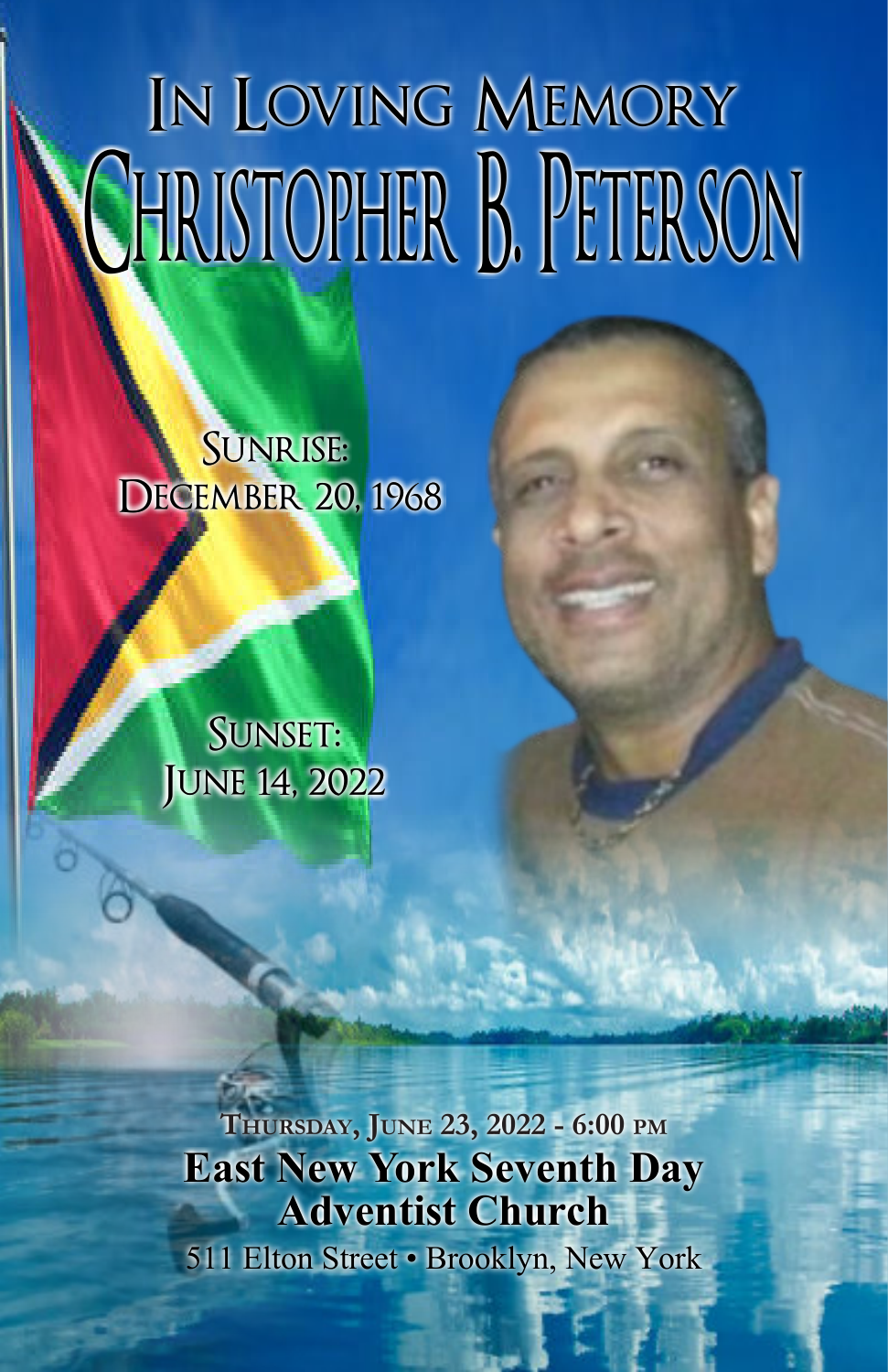### **Obituary**

Christopher Bernard Peterson (fondly called Chris) was born to proud parents, Loretta and Robert Peterson (Moniz) on December 20, 1968 in Labagatelle, Leguan, Guyana. He was the eldest of four sons.

His education began at a nursery school in Leguan. The family subsequently moved to Vreed-en-Hoop where Chris attended primary and secondary schools. He graduated from West Demerara Secondary School.

Chris followed very closely in the footsteps of his father, Robert, who was a sailor and fisherman. Chris sailed the high seas as the captain of a fishing trawler until he migrated to the United States of America in August, 2000. On weekends, Chris frequently went deep sea fishing departing from Brooklyn 6 Fishing in Sheepshead Bay, often paying to take family and friends along with him.

His culinary skills were outstanding. He was employed in the dietary department at Sinai Post Acute Nursing & Rehabilitation in Newark, New Jersey before he took ill.

All roads led to Chris' home when he had cookouts on holidays. Curries (fish, goat, or chicken), roti, cookup rice, etc. were the delights of many. He provided eat in and take out services on these occasions.

Chris embraced life and loved people. His humor and warmth brought joy to all. He was well loved and respected by his family, friends, and coworkers. He was responsible and committed to making a success of the goals he wished to accomplish in life. Since 2001 he worked and maintained a stellar record for his service at Sinai Rehab.

Chris succumbed to his terminal illness on Tuesday, June 14, 2022. He was diagnosed on December 6, 2020. After undergoing a few surgeries, he was given three months to live. Man proposed but God in His proper time disposed.

Chris was pre-deceased by his Uncle Ignatius. He leaves to cherish his memory, his loving parents Robert & Loretta; four sons Jason (his mother Donna), Anton (his wife Ingrid & her mother Donna), Rafael (their mother Simone), and Sheldon (his mother Orla); brothers Leon (Miriam), Steve (Denisha), and Ken; Grandchildren Treveen and Andella; Nephews Joel and Samuel; Nieces Timara and Leanna; Aunty Estelle; Uncle Carlton (Aunty Marjorie); Aunty Gloria (wife of the late Ignatius); Uncle Joseph Tacordeen and others; Uncle Kishar Sarwan and others; cousins Eileen, Margaret, Rita, Wendy, Lynette, Dale, Ruth (husband Keith & daughter Nora), Roseann (husband Clyfford & son Devereaux), Jerome, Shelly (daughter Krissy), Philbert, Sylvia, Ray, Dwane, Clyde, Kelvin, Lawrence, Edson, Carolyn, Junior, Lavern, Levoy, Earl, their spouses and children, many extended relatives and a host of friends including Mr. Jonas, Vanessa, Sandy, Susan, Dawn, Mark, Allison, Mikey and Darren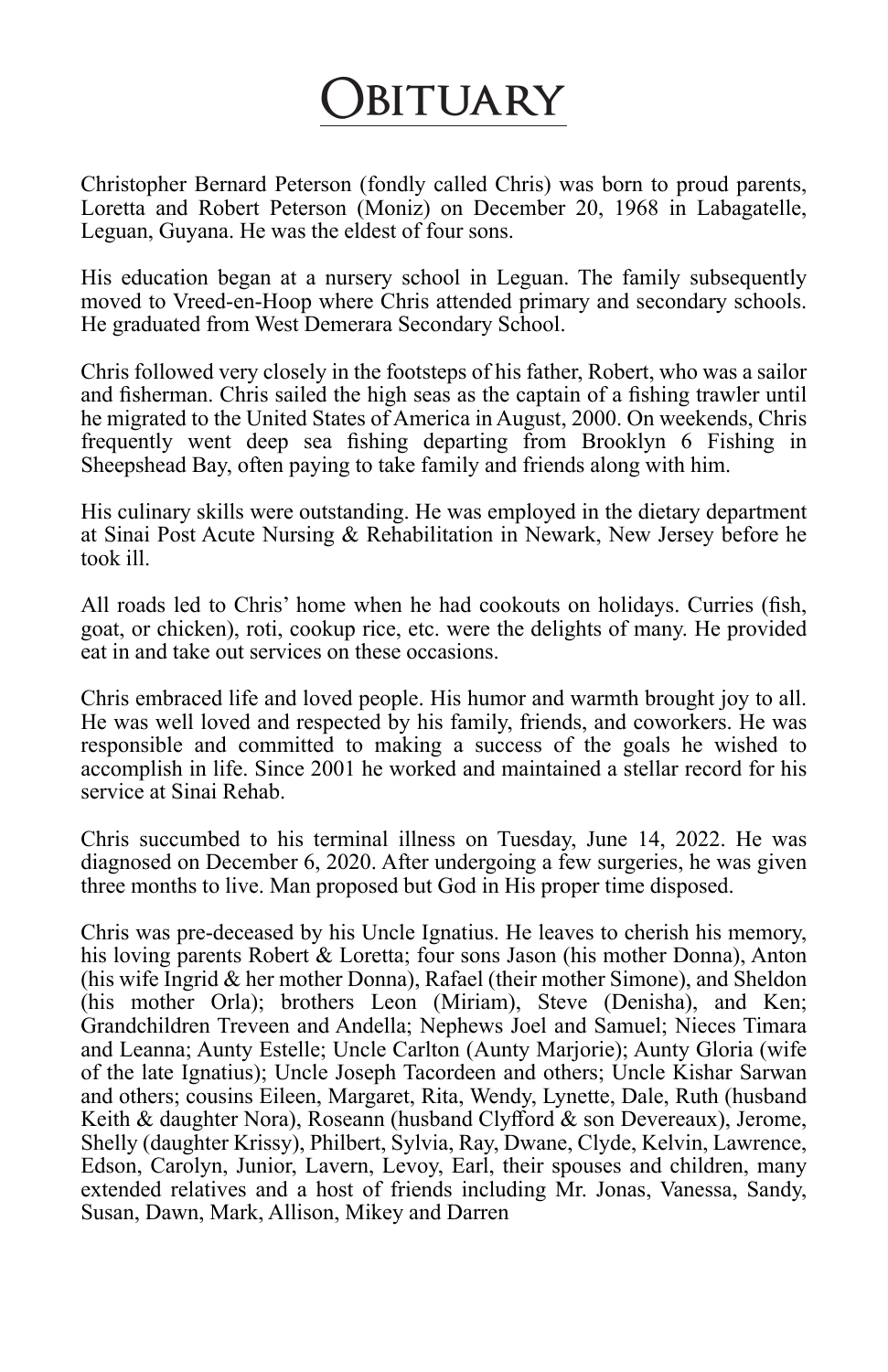## **Order of Service**

Opening remarks: Pastor Raymond Alicock

Opening prayer: Elder Maximim Rene

Opening Hymn: #205 The Golden Morning

Scripture Reading – Psalm 23, Timara Peterson & Leanna Peterson, 2 Thessalonians 4: 16-18 Devereaux Hazell

Musical Selection – Denisha McCurchin

**Tributes** 

Musical Selection – Philbert Peterson

Pray of Comfort – Pastor Raymond Alicock

Obituary – Jerome Singh

Musical Selection – Denisha McCurchin

Eulogy – Pastor Easton Marks

Closing Hymn # 530 - It is Well

Closing Prayer – Elder Delores Maragh

With Gratitude

#### **INTERMENT**

Rosedale Cemetery Orange, New Jersey

*Family and friends will meet at the cemetery on June 24, 2022 at 11:00 a.m. for Interment*